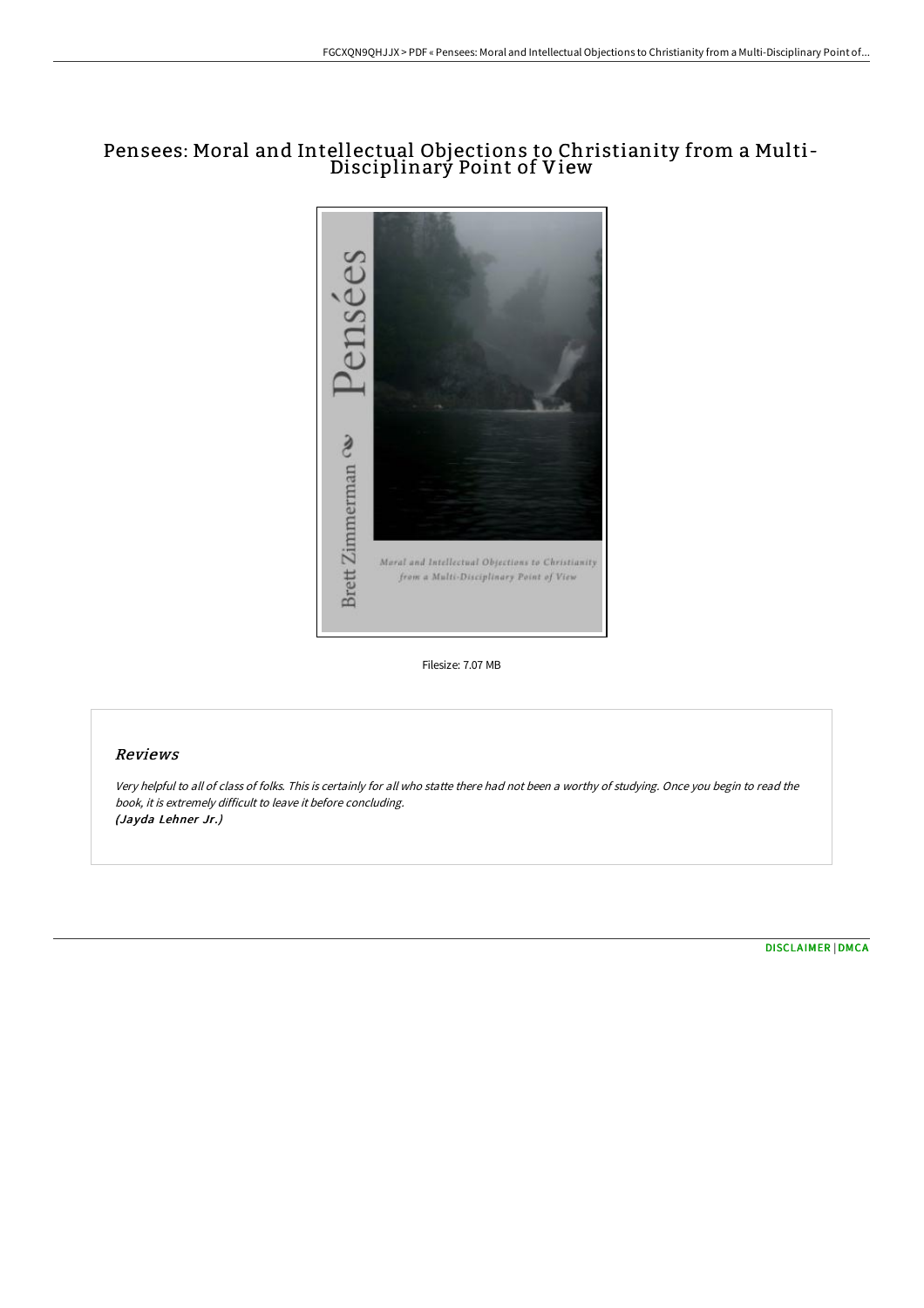### PENSEES: MORAL AND INTELLECTUAL OBJECTIONS TO CHRISTIANITY FROM A MULTI-DISCIPLINARY POINT OF VIEW



To read Pensees: Moral and Intellectual Objections to Christianity from a Multi-Disciplinary Point of View eBook, please refer to the link below and download the ebook or get access to additional information which might be highly relevant to PENSEES: MORAL AND INTELLECTUAL OBJECTIONS TO CHRISTIANITY FROM A MULTI-DISCIPLINARY POINT OF VIEW book.

Createspace. Paperback. Book Condition: New. This item is printed on demand. Paperback. 234 pages. Dimensions: 9.0in. x 6.0in. x 0.5in.The term Penses is appropriated from a book of the same name (it translates from the French as Thoughts) by the philosopher Blaise Pascal. Pascal argues that a universe without God is terrifying and meaningless; he goes on to offer his famousperhaps infamous is a better wordwager, whereby he argues that belief in God is a good bet, an expedient decision. In lively and accessible prose, shot through and through with humour and satirical wit, Professor Zimmerman demolishes the choice for Christian faith by exploring some powerful moral and intellectual objections to religion. He does so partly through a look at history: the brutal outrages of the Protestant Reformation; the crimes of the Catholic Church with its thoughtpolice, the Inquisition; the heart-breaking travesty of the Salem witchcraft delusion. He also discusses how Christianity has impeded the growth of scientific progress (the Galileo affair) and, through an interpretation of Nathaniel Hawthornes romance-novel The Scarlet Letter, how it can be detrimental to a persons psychological health and sense of self-worth. While Penses destroys the argument for religious belief, Zimmerman does not leave the reader hanging over an existential and philosophical void: the book introduces the theme of atheistic existentialism with a chapter on Friedrich Nietzsche and ends, via an exploration of Viktor Frankls logotherapy, with a passionate recommendation of existential humanism as a viable alternative to religion as a philosophy of life. Zimmerman ranges widely through the disciplines to come to this final recommendationhistory, literature, science, philosophy, psychology, sociologyappealing both to our reason (logos) and our emotions (pathos), and drawing upon sources from the highbrow (noted authors, notable scholars) to popular culture (The Simpsons, South Park, Monty Python, George Carlin, Woody Allen). Penses...

 $\mathbb{R}$ Read Pensees: Moral and Intellectual Objections to Christianity from a [Multi-Disciplinar](http://www.bookdirs.com/pensees-moral-and-intellectual-objections-to-chr.html)y Point of View Online  $\rightarrow$ Download PDF Pensees: Moral and Intellectual Objections to Christianity from a [Multi-Disciplinar](http://www.bookdirs.com/pensees-moral-and-intellectual-objections-to-chr.html)y Point of View